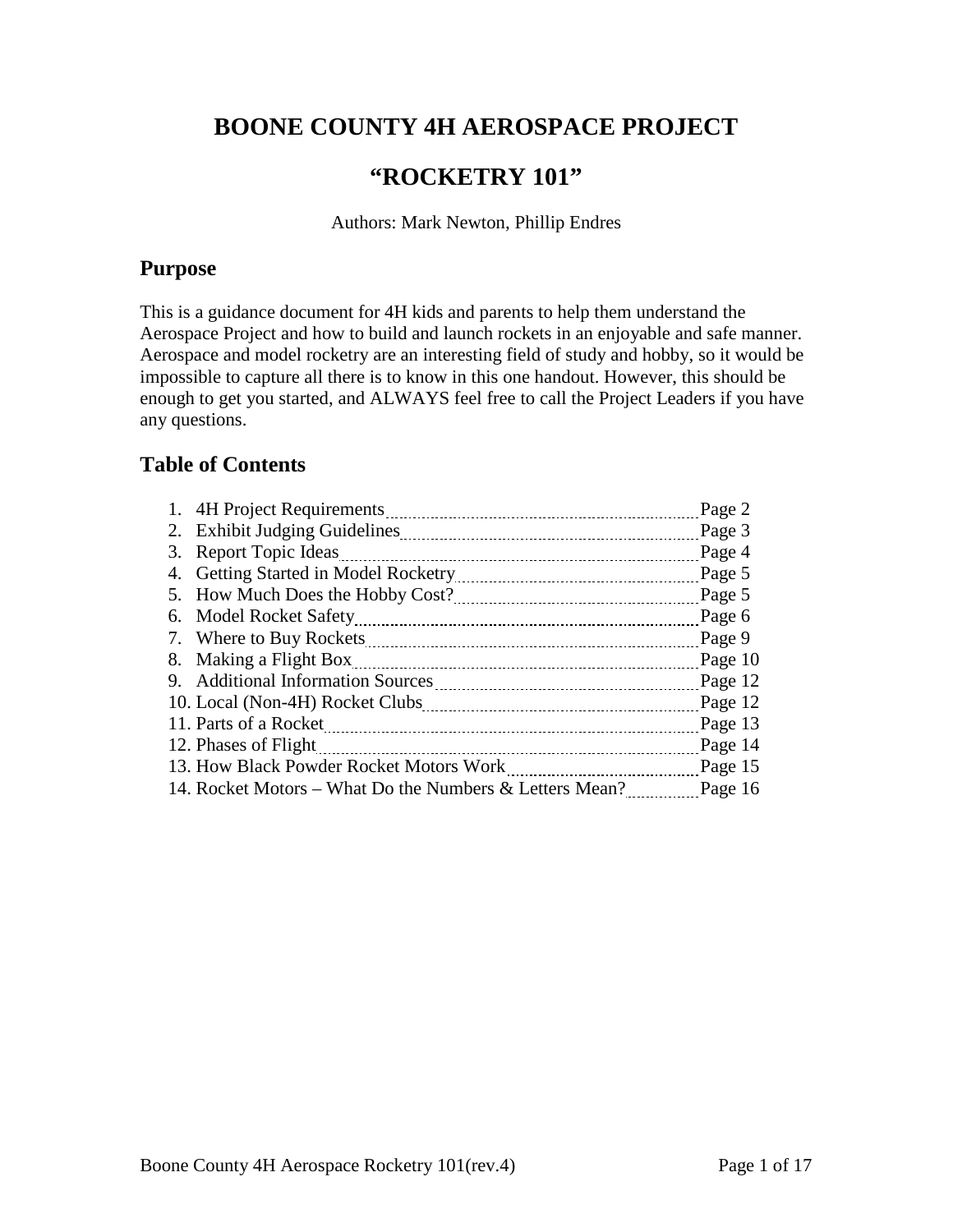### **4H Project Requirements**

*General Requirements (all age groups)*

- 1. Build, launch and recover a model rocket following the design criteria specific to the 4Her's age group.
	- a. Take a photo of the rocket on the launch pad prior to launch and another photo of the rocket after the launch.
	- b. The photos are to be taped on two edges and taped to the back of the record sheet.
	- c. The rocket you launch DOES NOT have to be the same rocket you exhibit, but it DOES need to meet the exhibit requirements.
- 2. Exhibit one model rocket built by the 4H member following the design criteria specific to the 4Her's age group
	- a. Rockets must have a display stand which is NOT a launch pad/rod, unless the rocket design is such that it will stand vertically on its own.
	- b. The exhibit should be flight ready (include recovery wadding) except DO NOT include a live motor
	- c. No rockets requiring a G motor or larger are permitted
	- d. No "ready-to-fly" (RTF) models are permitted
	- e. The schedule for turning in exhibits can be found in the fair catalog you will get from your township club leader
- 3. When the rocket is turned in, also turn in the following:
	- a. Completed record sheet with leader and parent signatures
	- b. The activity manual with three completed activities
	- c. In place of the activity manual, the 4Her has the option to instead write a 200-250 word report on any aerospace topic
	- d. If for some reason, you don't turn in an exhibit, you should still complete a record sheet and activity manual to get full credit for completing the project
	- e. The record sheet and activity manual are obtained from your township club leader

#### *Beginner (grades 3-5) Specific Requirements*

Build, launch and exhibit a rocket that meets at least one of the following design criteria.

- a. streamer recovery
- b. tumble recovery
- c. uses a mini-motor (for example, ¼ A3-3T, ½ A3-2T, A3-4T)

A different rocket must be exhibited every year. [Beginner activity manual : Stage 2 "Lift Off" (BU-6843)]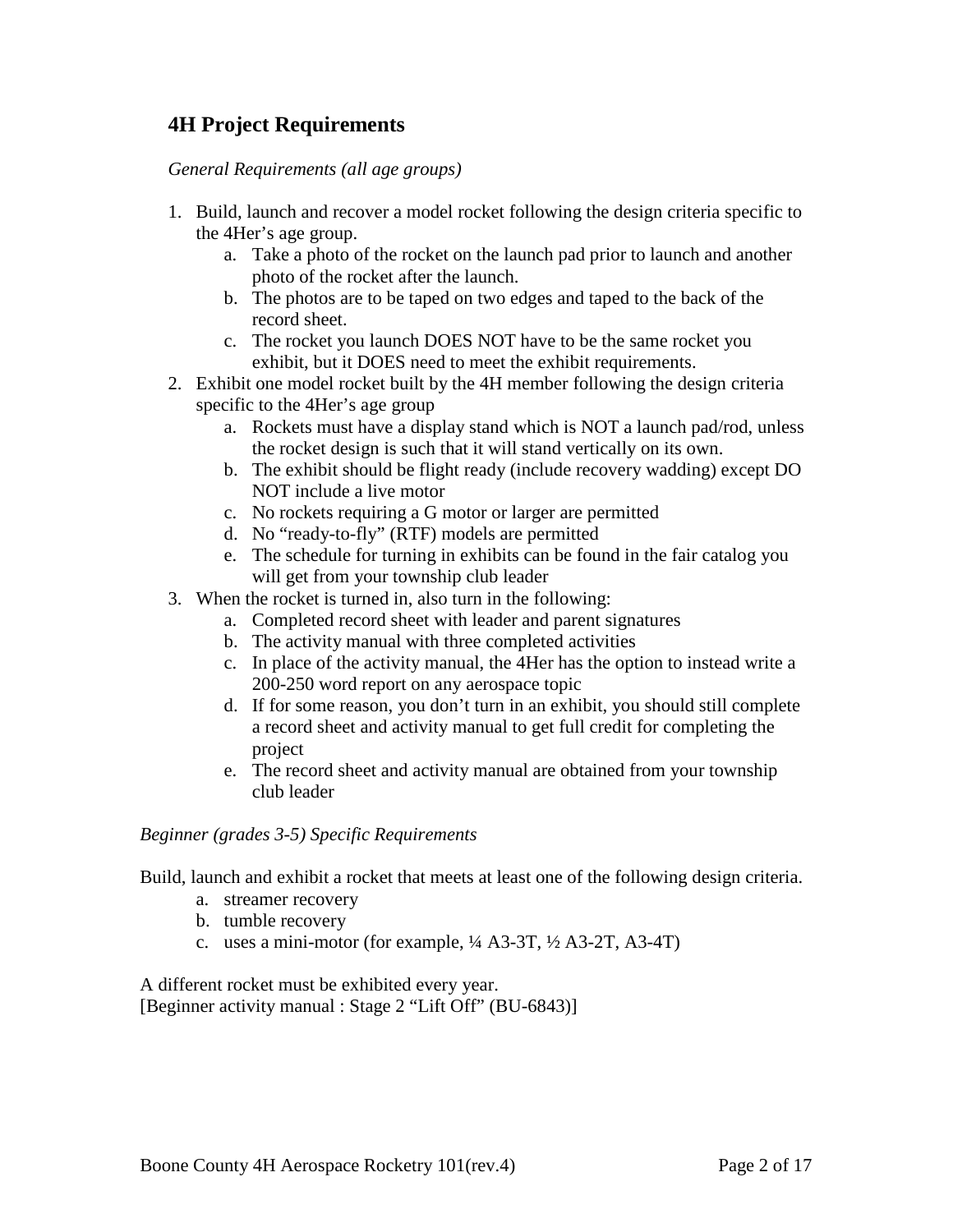#### *Intermediate (grades 6-8) Specific Requirements*

Build, launch and exhibit a rocket that meets at least one of the following design criteria.

- a. parachute recovery
- b. powered by A, B or C motor
- c. multi-stage rocket

A different rocket must be exhibited every year. [Beginner activity manual : Stage 3 "Reaching New Heights" (BU-6844)]

*Advanced (grades 9-12) Specific Requirements*

Build, launch and exhibit a rocket that meets at least one of the following design criteria.

- a. scale model of an actual rocket or missile (fictional scale models such as Star Wars or Star Trek spaceships do not qualify)
- b. a special project model chosen by the Project Leader
- c. powered by at least a D motor but no more greater than an E motor

A different rocket must be exhibited every year. [Beginner activity manual : Stage 4 "Pilot in Command" (BU-6845)]

# **Exhibit Judging Guidelines**

The most important part of the 4H experience above all else is the social and leadership skills that come from interacting with other 4Hers and volunteers during club activities, workshops, and fair events. One of the next most important things about 4H is the learning that takes place from completing projects. Completing projects teaches the 4Her responsibility in following through on something they said they were going to do. It also teaches other more technical skills that might in later life translate into decisions about a career path.

We exhibit projects at the fair because some competition can be fun, when taken in the right positive spirit. It is also a way for the 4Her to assess how well they have learned the technical skills being taught in a project. The most important thing about exhibiting a project is not whether the 4Her got a blue ribbon, but if they learned something in the process. If a 4Her got a lower ribbon, but they learned from their mistakes, that is still a great outcome. Sometimes the lessons we learn from initial shortcomings are the lessons that stick with us the best.

That being said, there are still occasional questions from 4Hers and parents about what exactly the judge will be looking for in order to award a certain ribbon. Here are the guidelines which judges in Boone County are given when making a decision about awarding ribbon grades.

**Honor group :** The exhibit is extremely well constructed and has a been very well painted and finished.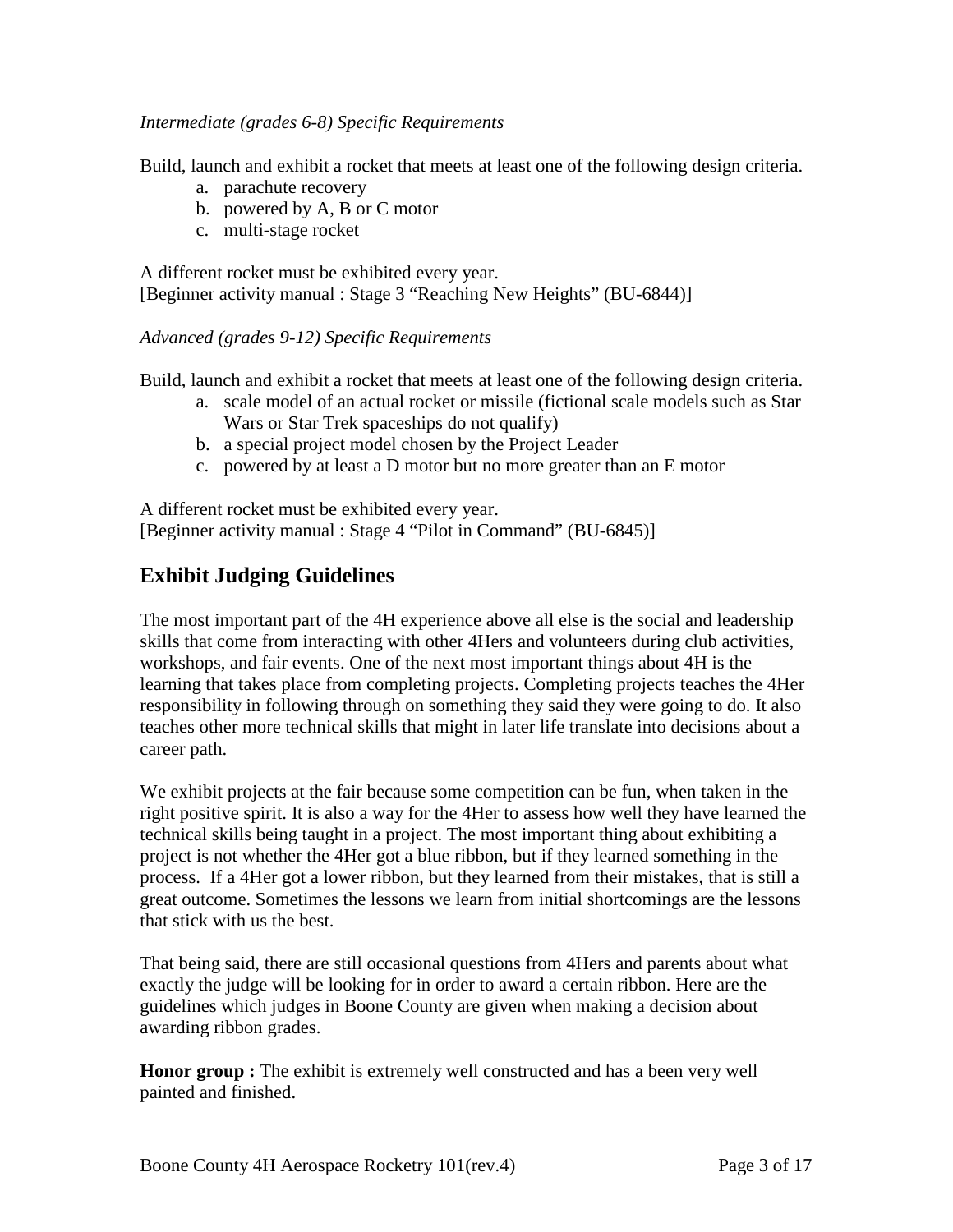**Blue:** The exhibit has been painted and finished, and the 4Her has done a good job on the construction of the rocket (no question about being flight worthy).

**Red:** The exhibit is not painted and finished, or the rocket has been constructed in such a manner that it is questionable whether it is flight worthy. Some examples of not being flight worthy are: fins crooked or not spaced properly, very weak glue joints, improperly constructed recovery system, nose cone too tight, etc.

**White:** The exhibit is missing major functional components necessary for flight. For example: missing recovery system, missing motor tube, missing thrust ring, etc.

#### *Other tips for exhibitors:*

If there is something unusual or unique about your rocket design, you may want to include a note on a 3"X5" note card letting the judge know. An example might be to let the judge know what size motor it flies with, if it uses an unusual recovery system, or if it launches using a launch rail instead of a launch rod. If it is a scale model you might want to include info about the rocket or missile from which it is a scaled-down version.

You won't be rewarded by the judge for attempting to build a very complex model, unless it is done well. It is better sometimes to exhibit a model that you know you can do well than tackle something that you know you are not ready to do well yet. It is not always the most expensive kit at the fair which gets the best ribbon, but the most well done kit.

## **Report Topic Ideas**

Instead of the three activities from the activity book, a 4Her may choose to write a 200- 250 word report on any aerospace topic instead. This could be a report done for school. Here are a few ideas for report topics.

- 1. Write a report on any famous figure in aviation/aerospace history
- 2. Write a report on any famous civil aviation or military aircraft
- 3. Neil Armstrong, Gus Grissom, Amelia Earhart and the Wright brothers are all important figures in aerospace/aviation history with Indiana ties. What did these people do and what are their Hoosier ties?
- 4. There are many famous women or minority people who have played significant roles in aviation/aerospace history such as Amelia Earhart and the Tuskegee Airmen. What have their contributions been?
- 5. Watch the movie "October Sky". What did the Coalwood boys learn about rocket design and flight? What things did they do which would not be allowed by the NAR Safety Code?
- 6. Write a report on a famous space disaster such as the Apollo 13 mission, the space shuttle Columbia or Challenger, or the fire that killed Gus Grissom. What went wrong and how did NASA learn from their mistakes?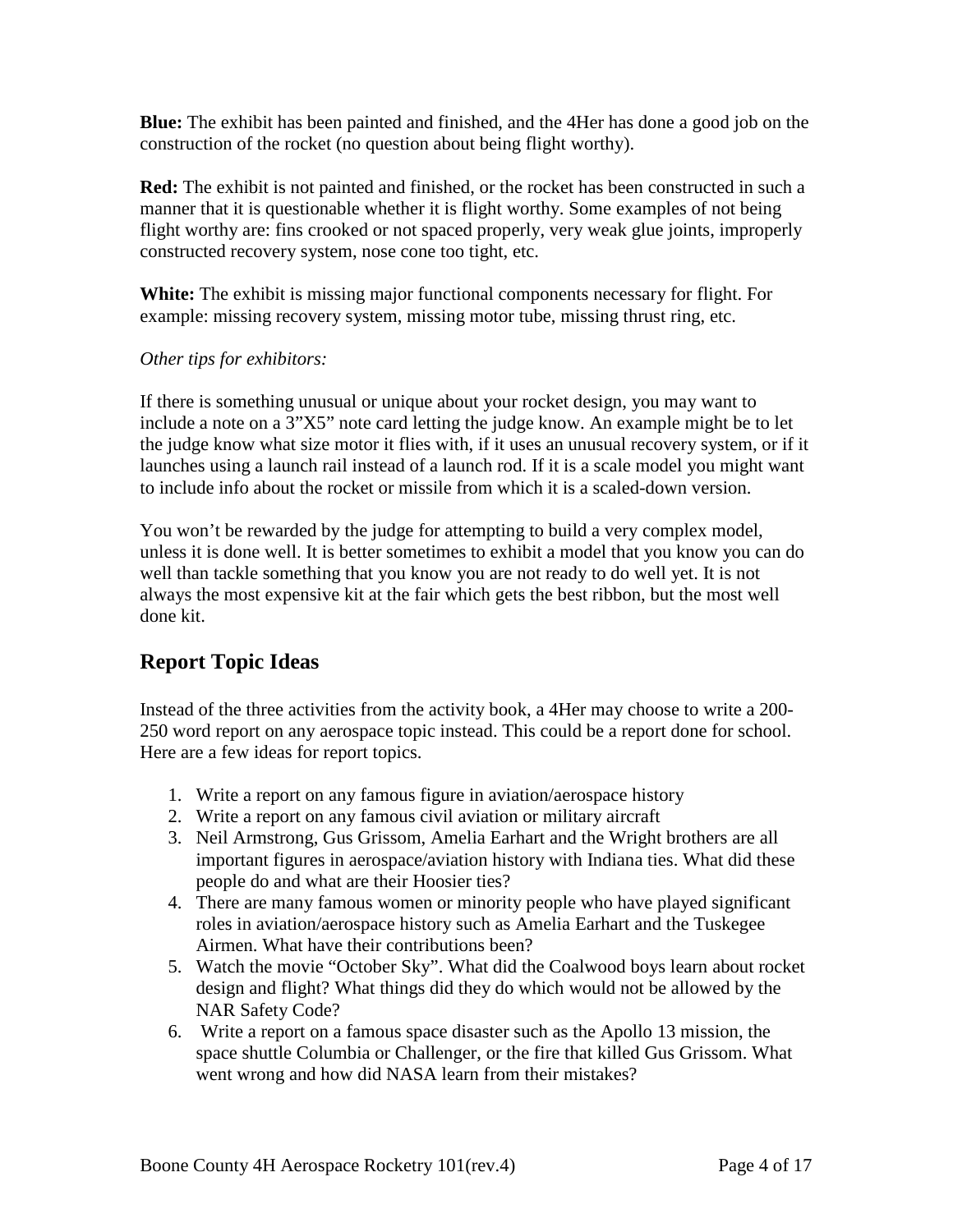- 7. Interview someone you know who works in the aviation industry such as an airline pilot, someone who is in the US Air Force, an air traffic controller, an airplane mechanic, a helicopter pilot, or a crop duster.
- 8. Investigate what sort of college degree programs there are at Purdue University which are related to the aviation/aerospace industry.
- 9. Visit an aviation museum such as the air museum at Grissom Air Force Base, or at Dayton, Ohio. What did you see and learn?
- 10. Attend an NAR sponsored high-powered rocket launch. Talk to some of the hobbyists and ask questions. What did you see and learn?

## **Getting Started in Model Rocketry**

Rocketry can progress from being a "toy" that provides fun for a few minutes, to a longterm hobby, to a professional career. You will choose which of these fits your interests. In 4-H, we discourage the "toy" thinking, because no learning takes place. We promote the "hobby" as an activity that 4-H members and parents can do together.

The minimum equipment you need to put a model rocket in the sky is:  $(1)$  a rocket;  $(2)$  a rocket motor; (3) a launch system. Rockets can be purchased a "ready to fly (RTF)" where no assembly is required or as kits which include parts and instructions for assembly. Kits have varying degrees of difficulty, so look for the "Skill Level" on the kit before purchasing it. Young people should spend a year (or two) building Skill Level 0 or 1 kits before moving up. Skill Level 3 kits require a good deal of patience and manual dexterity. Skill Level 4 and 5 kits are very demanding, and usually contain intricate details and paint patterns that require masking and multiple colors. Buying a Skill Level 3 kit for a first-year builder is a recipe for frustration. As your skills increase and your understanding of flight stability deepens, you can buy parts from vendors and build your own kits. This lets you express your creativity in design, and many older hobbyists find this very rewarding.

## **How Much Does This Hobby Cost?**

Model rocketry has an "initiation" cost of approximately \$30. This buys a Starter Set that includes a rocket, launch system, and a couple of motors. This is a simple way to get started in rocketry, especially if you don't have anyone around to help you. The launch system works fine for beginners, but as you learn more, you'll probably want to make your own system. But that comes later.

After you have the launch system, you can start purchasing kits and motors separately. Rocket kits will usually be in the \$8-20 range, but can go as high as \$40-80 for larger, more complex kits. Rocket motors are usually packaged in sets of 3 for \$5-8, depending on the motor's total impulse ("C" motors are more expensive than "A" motors). This does not include the cost of building supplies like glue, paint and such.

If you plan to launch rockets on a regular basis, it is very helpful to create a "flight box". This is a fishing tackle box, sewing box, or some other small box that makes a convenient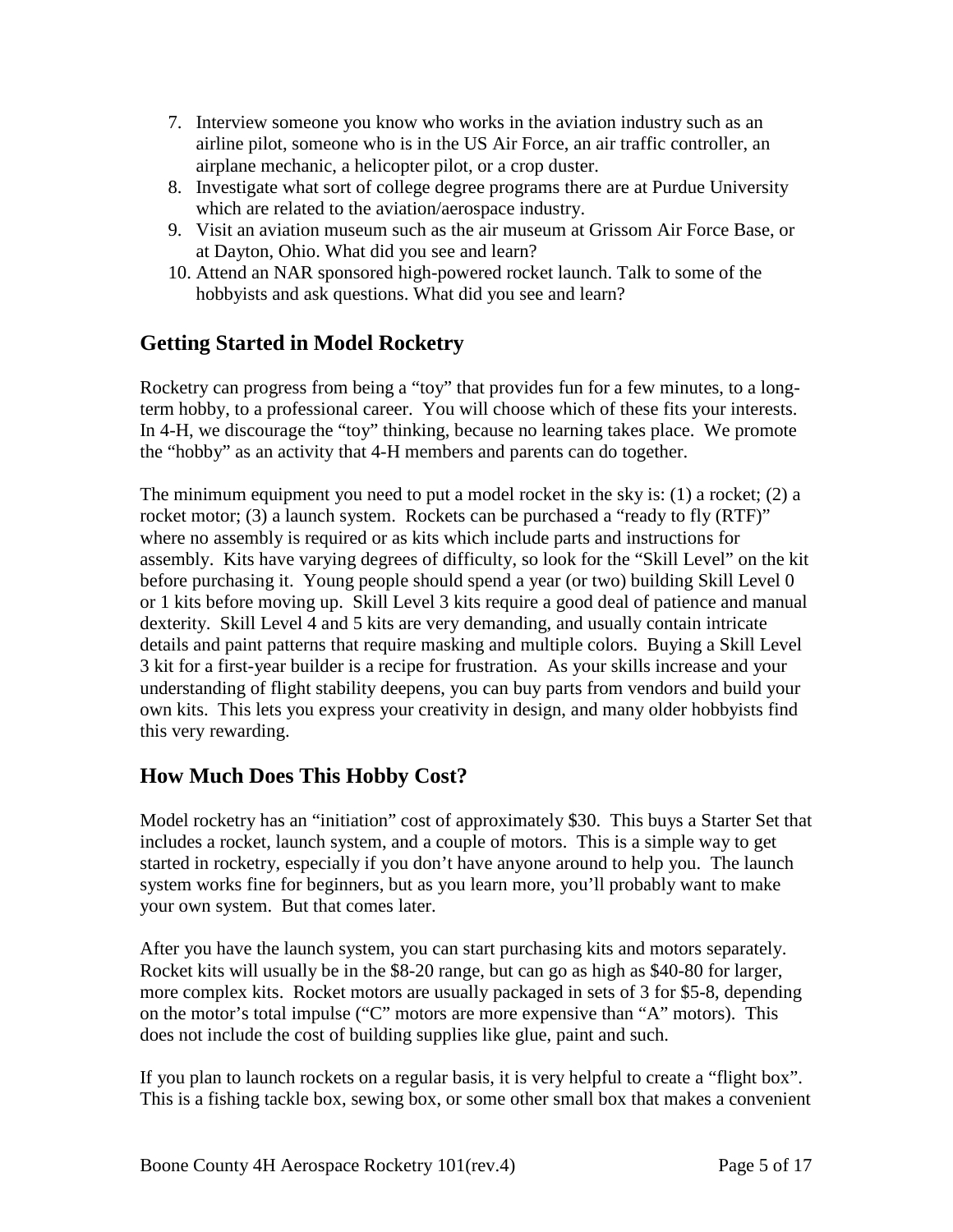place to store rocketry supplies that you need at the launch range. Some people also put their building supplies in the box. A well-equipped flight box can set you back \$50-100 if you buy all new tools and supplies, but many people use tools they already have. See the section on "Making a Flight Box" for additional information and tool ideas.

### **Model Rocket Safety**

Before we discuss risks, let's put rocketry risks in perspective. If you follow the safety code, your risk of being hurt in any way is less than 1 in a million. To date, there have been no deaths attributed to hobby rocketry since commercial motors became available (there were many deaths and dismemberments when kids were trying to make their own motors in 1950's prior to commercial motors being available). In context: a child is FAR more likely to be hurt playing a sport than by flying model rockets. It's really that safe.

Rocketry is safe because the national rocketry organizations all emphasize safety. Model rocketry has been around for a long time now, and the experiences of many model rocketeers over the years has led to development of tried-and-true safety practices. The National Association of Rocketry (NAR) publishes a Model Rocketry Safety Code (which we follow in 4-H). 4H member and parent alike should read (and re-read) the code before launching any rocket. With practice, the code will become second nature to you.

The greatest risk when handling model rockets is igniting a motor while your hands are on it (or near it). To reduce this risk, we use an igniter that is electrically activated, so everyone can be a safe distance from the rocket. We don't connect the electrical system to the igniter until the rocket is on the launch pad. To prevent someone from igniting the motor while connecting the electrical system to the igniter, we have a removable safety key—once removed, nobody can ignite anything. At 4-H launches, we have a person entirely dedicated to range safety, watching to see that nobody creates an unsafe condition. Igniting a rocket motor while near it could create severe buns on the hands and wrists.

Another risk with rockets is having the rocket hit a person while either in flight, or while descending under parachute. Hitting a person is not easy to do and requires two things to happen at once: (1) rocket becomes unstable in flight due to bad design, loss of fins or motor failure, and (2) people on the ground did not move because they were seated or not watching the flight. Remember, to avoid being hit, you only have to move 1 step to the side and you're safe. The Safety Code requires rockets to be made of lightweight materials like cardboard and wood. When lightweight rockets hit anything, they simply disintegrate rather than damaging the object they strike. Mark Newton says, "I've seen one flight where a person was hit, when a rocket lost a fin while under thrust. The rocket struck the person standing 50 feet away and the person was not injured."

Rockets descending under parachute can hit a person or vehicle, but they should cause little damage if they are lightweight rockets and have a properly sized parachute. The most likely damage, if any damage at all, is a scratched paint spot on a vehicle.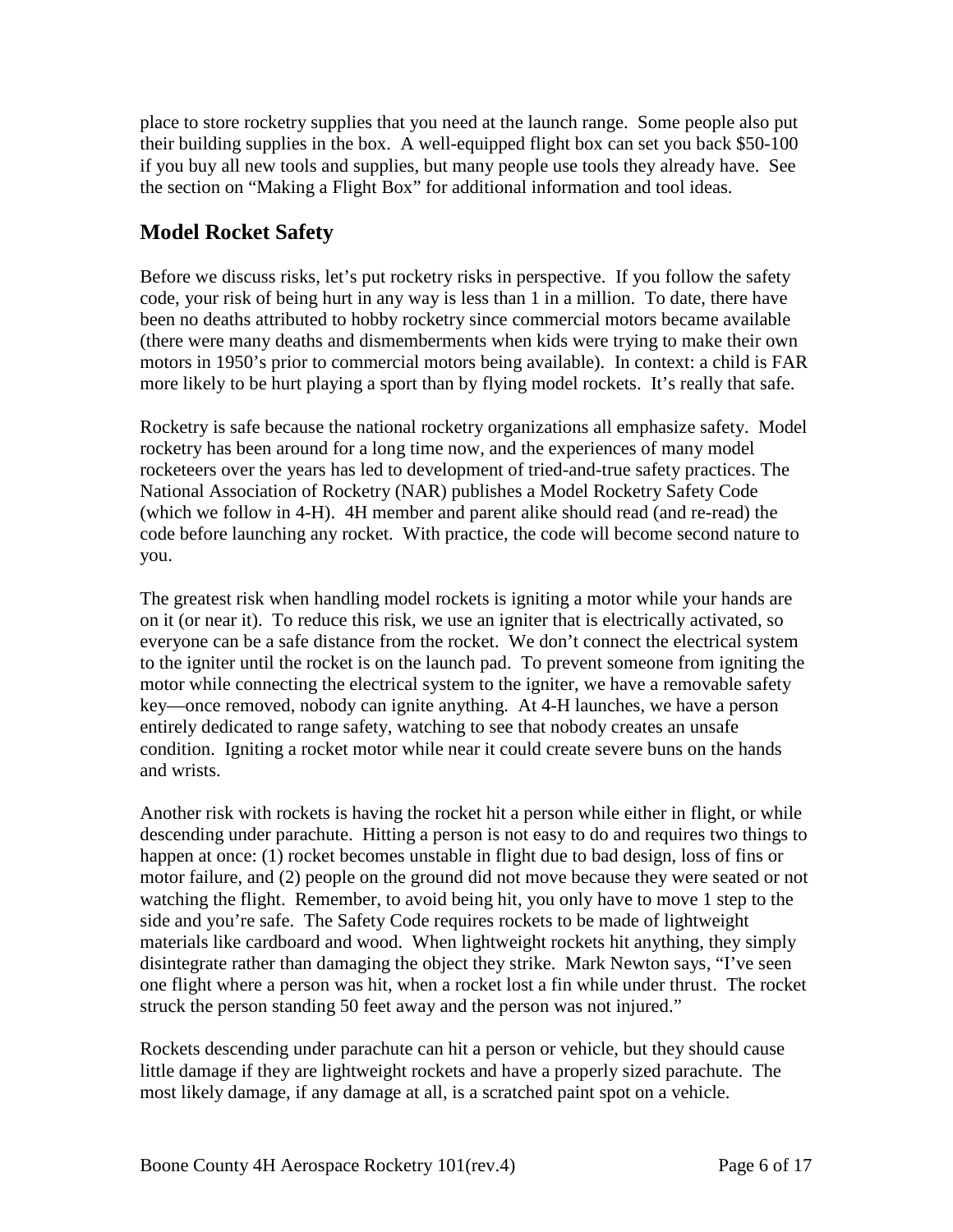Remember when a rocket is descending that it is always best to let it hit the ground rather than try to catch it in mid-air.

The chance of personal injury from model rockets is remote, but the risk rises as the rockets get larger, heavier, and faster. Rockets weighing more than one pound and using motors larger than E have greater risks, and require more distance from the launcher and people watching the launch so they can move if necessary. The range safety officer (RSO) will determine when rocket flights deserve an extra measure of safety and will inform viewers prior to the flight.

In summary, there are some risks in rocketry but when the Safety Code is practiced, the risks are small and the chance of injury is remote. Rocketry is a safer hobby than any organized sport.

#### **National Association of Rocketry (NAR) Model Rocketry Safety Code**

**Materials.** I will use only lightweight, non-metal parts for the nose, body, and fins of my rocket.

**Motors.** I will use only certified, commercially-made model rocket motors, and will not tamper with these motors or use them for any purposes except those recommended by the manufacturer.

**Ignition System.** I will launch my rockets with an electrical launch system and electrical motor igniters. My launch system will have a safety interlock in series with the launch switch, and will use a launch switch that returns to the "off" position when released.

**Misfires.** If my rocket does not launch when I press the button of my electrical launch system, I will remove the launcher's safety interlock or disconnect its battery, and will wait 60 seconds after the last launch attempt before allowing anyone to approach the rocket.

**Launch Safety.** I will use a countdown before launch, and will ensure that everyone is paying attention and is a safe distance of at least 15 feet away when I launch rockets with D motors or smaller, and 30 feet when I launch larger rockets. If I am uncertain about the safety or stability of an untested rocket, I will check the stability before flight and will fly it only after warning spectators and clearing them away to a safe distance.

**Launcher.** I will launch my rocket from a launch rod, tower, or rail that is pointed to within 30 degrees of the vertical to ensure that the rocket flies nearly straight up, and I will use a blast deflector to prevent the motor's exhaust from hitting the ground. To prevent accidental eye injury, I will place launchers so that the end of the launch rod is above eye level or will cap the end of the rod when it is not in use.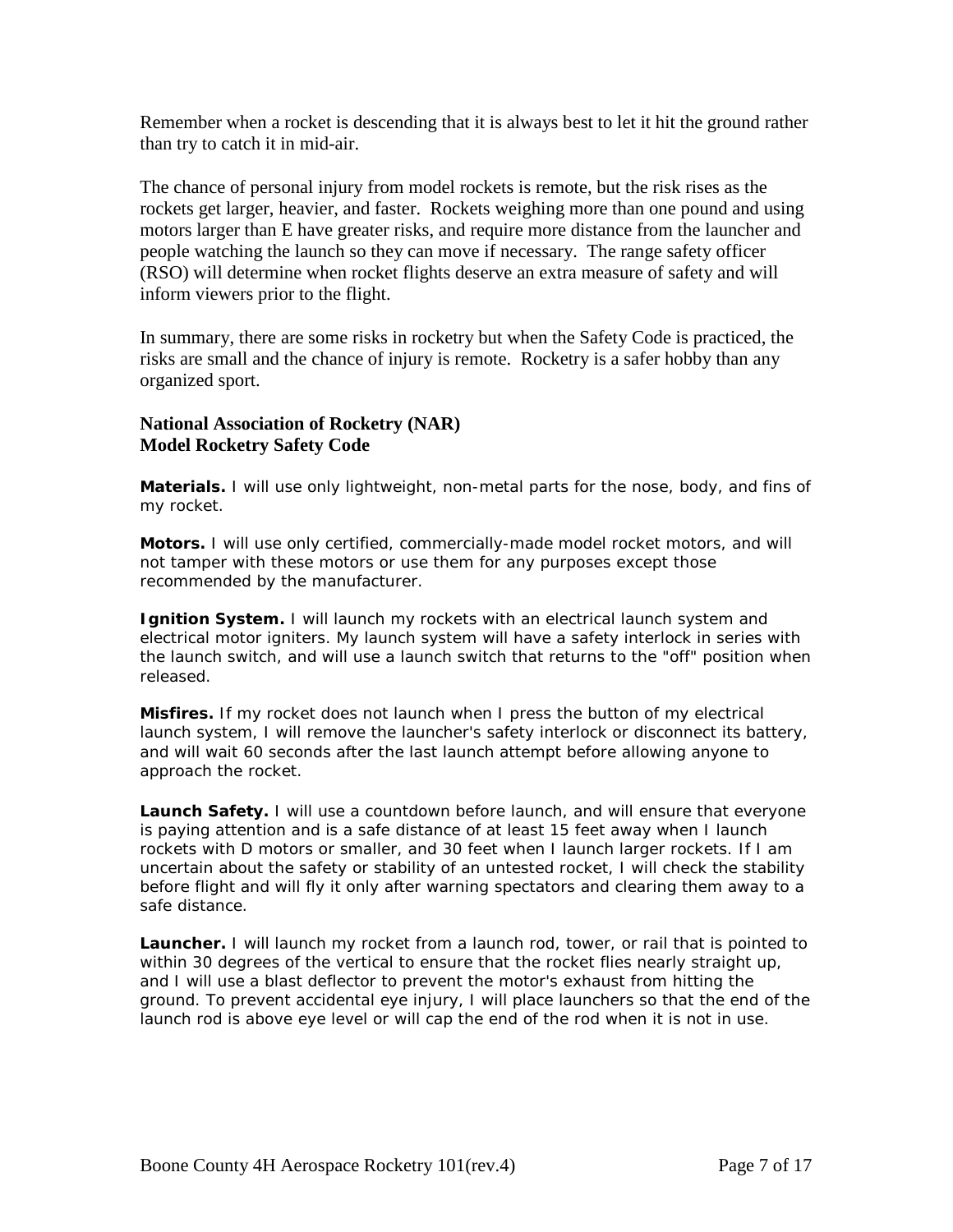#### **National Association of Rocketry (NAR) Model Rocketry Safety Code, continued**

**Size.** My model rocket will not weigh more than 1,500 grams (53 ounces) at liftoff and will not contain more than 125 grams (4.4 ounces) of propellant or 320 N-sec (71.9 pound-seconds) of total impulse. If my model rocket weighs more than one pound (453 grams) at liftoff or has more than four ounces (113 grams) of propellant, I will check and comply with Federal Aviation Administration regulations before flying.

**Flight Safety.** I will not launch my rocket at targets, into clouds, or near airplanes, and will not put any flammable or explosive payload in my rocket.

**Launch Site.** I will launch my rocket outdoors, in an open area at least as large as shown in [the accompanying table,](http://www.nar.org/NARmrsc.html#sitedimensions#sitedimensions) and in safe weather conditions with wind speeds no greater than 20 miles per hour. I will ensure that there is no dry grass close to the launch pad, and that the launch site does not present risk of grass fires.

**Recovery System.** I will use a recovery system such as a streamer or parachute in my rocket so that it returns safely and undamaged and can be flown again, and I will use only flame-resistant or fireproof recovery system wadding in my rocket.

| <b>LAUNCH SITE DIMENSIONS</b>              |                                        |                                                     |  |
|--------------------------------------------|----------------------------------------|-----------------------------------------------------|--|
| <b>Installed Total Impulse (N-</b><br>sec) | <b>Equivalent Motor</b><br><b>Type</b> | <b>Minimum Site Dimensions</b><br>(f <sub>t</sub> ) |  |
| $0.00 - 1.25$                              | 1/4A, 1/2A                             | 50                                                  |  |
| $1.26 - 2.50$                              | A                                      | 100                                                 |  |
| $2.51 - 5.00$                              | B                                      | 200                                                 |  |
| $5.01 - 10.00$                             | C                                      | 400                                                 |  |
| 10.01--20.00                               | D                                      | 500                                                 |  |
| 20.01--40.00                               | F                                      | 1,000                                               |  |
| 40.01 - - 80.00                            | F                                      | 1,000                                               |  |
| 80.01--160.00                              | G                                      | 1,000                                               |  |
| 160.01--320.00                             | Two Gs                                 | 1,500                                               |  |

**Recovery Safety.** I will not attempt to recover my rocket from power lines, tall trees, or other dangerous places.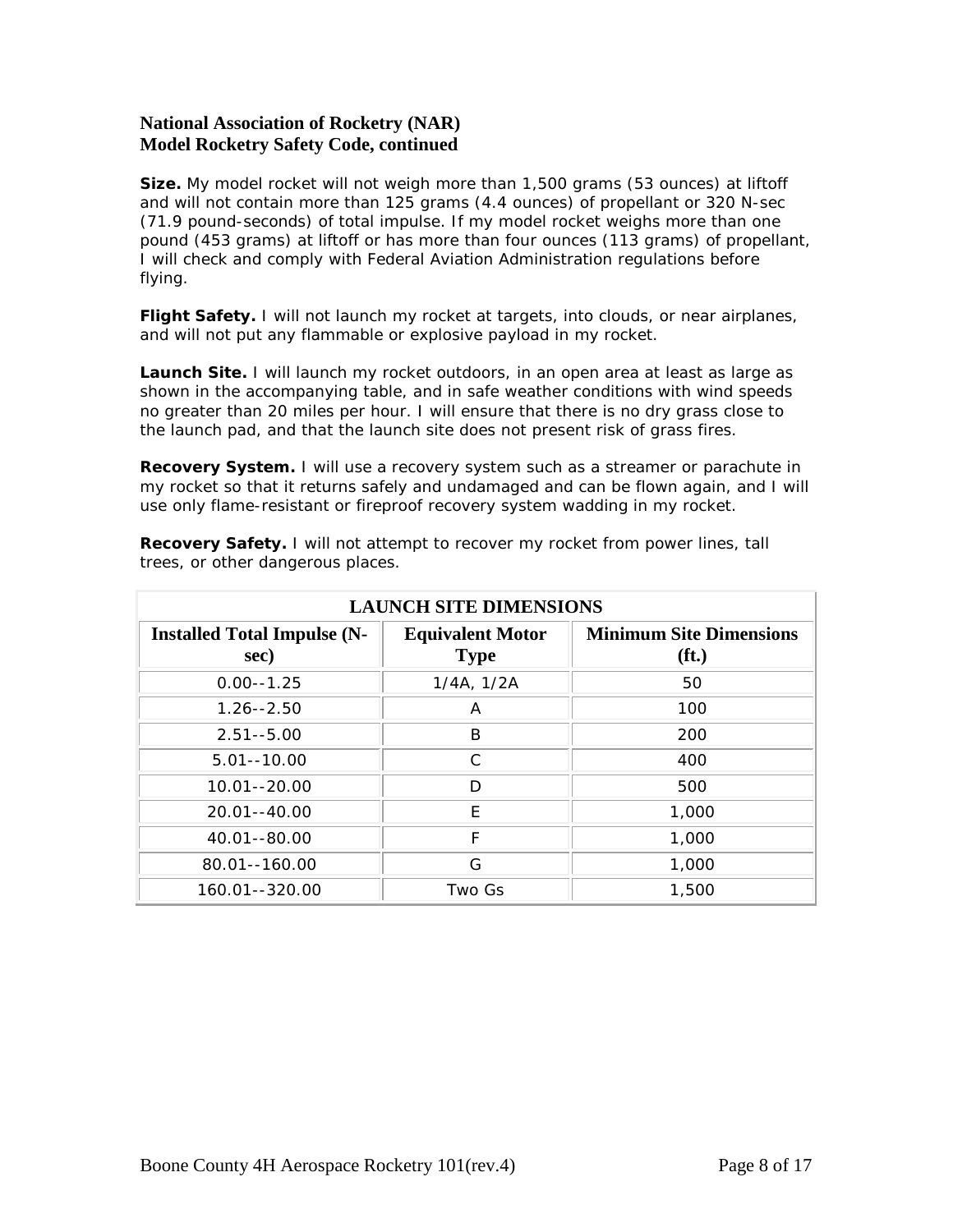### **Where to Buy Rockets**

Rocket kits can sometimes be purchased locally at places like Hobby Lobby and Michael's. These stores are accessible and offer competitive prices, but have a relatively small selection of rockets (usually just Estes rocket kits).

Other local hobby shops may have a wider selection of kits and supplies. One of our local favorites is a northeast-side Indianapolis hobby shop called HobbyTown USA. Its address is 8326 Castleton Corner Drive (phone 317-845-4106). It is located just northeast of Castleton Mall, next to Half-Price Books.

Another way to obtain unique kits, still often at a competitive price is through the internet. There are many small "mom & pop" type small businesses out there that are run by folks that are active model rocket enthusiasts. Many of their kits are unique products which they have created. The following table lists some of these internet-based vendors that you are encouraged to check out.

| <b>DEALERS</b>                      | <b>COMMENTS</b>                                  |
|-------------------------------------|--------------------------------------------------|
| <b>Aerospace Specialty Products</b> | Sells scale model kits you can't find anywhere   |
| P.O. Box 1408                       | else. Also books, competition kits, T-           |
| Gibsonton, FL 33534                 | shirts/hats, glues, and other stuff. Has a good  |
| Ph 813-741-0032                     | selection of parts (tubes, nosecones, etc) at    |
|                                     | reasonable prices—cheaper than Estes stuff,      |
| www.asp-rocketry.com                | for sure.                                        |
| <b>Apogee Components</b>            | Carries a large selection of education           |
| 3355 Fillmore Ridge Heights         | materials. Has a nice set of quick-time videos   |
| Colorado Springs, CO, 80907         | on a CD/ROM that teach skills for Level 1        |
| Ph 719-535-9335                     | modelers, and several books as well. Has         |
|                                     | several unique kits, such as helicopter          |
| www.apogeerockets.com               | recovery, gliders, and some fantastic scale      |
|                                     | models. Sells the best rocket design/            |
|                                     | simulation software around-Rocksim. The          |
|                                     | owner, Tim Van Milligan, is also a long time     |
|                                     | NAR competitor, and publishes a FREE e-          |
|                                     | newsletter on rocketry. Will also answer your    |
|                                     | rocketry questions.                              |
| <b>Balsa Machining Services</b>     | Makes balsa (or basswood) nosecones in           |
| 11995 Hillcrest Dr.                 | sizes up to 4". The owner has a laser cutter,    |
| Lemont, IL 60439                    | and makes centering rings and fins as well.      |
| 630-257-5420                        | He can make custom fins, rings, and              |
|                                     | nosecones. He also sells body tubes. This is     |
| www.BalsaMachining.com              | a great place to get parts if you want to design |
|                                     | your own rockets.                                |
|                                     |                                                  |
|                                     | <b>SELLS KITS TOO!</b>                           |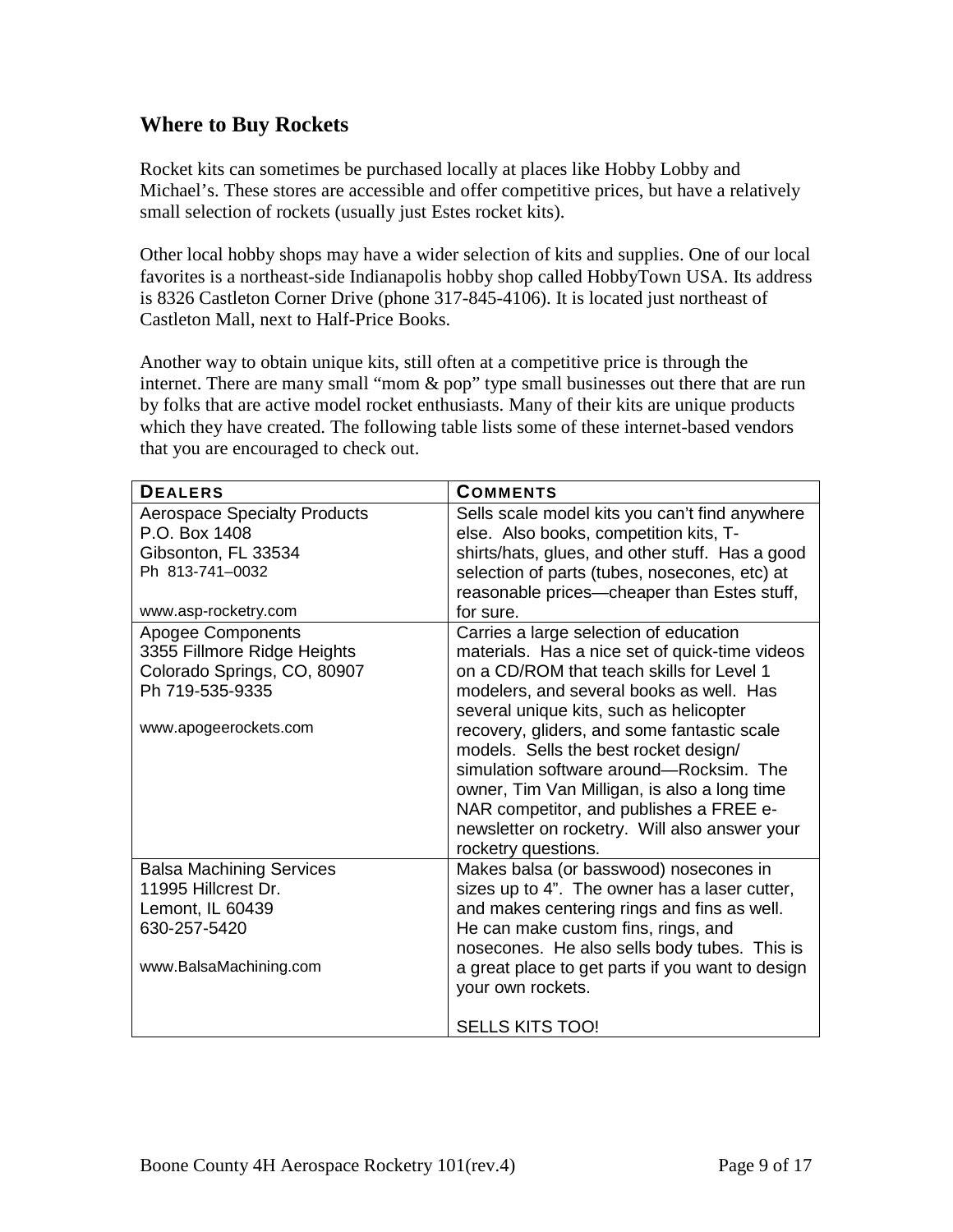| DEALERS, CONT'D.                  | <b>COMMENTS</b>                                  |
|-----------------------------------|--------------------------------------------------|
| FlisKits, Inc.                    | Jim Flis carries a wide assortment of model      |
| 6 Jennifer Drive                  | rocket kits, including the famous Deuces' Wild   |
| Merrimack, NH 03054               | cluster rocket. Great customer service, fair     |
| (603) 494-1145                    | prices, and good quality of materials. Even      |
|                                   | has some free stuff to download. Very unique     |
| www.fliskits.com                  | model designs.                                   |
| Pemberton Technologies            | A relative newcomer. This company has some       |
| 2330 HWY 321 N                    | kits which are unique in design, and would be    |
| Ward, AR 72176                    | good for the intermediate or advanced            |
| (501) 843-5009                    | member. The 4Her will will want to select one    |
|                                   | of the Low power kits.                           |
| www.pembertontechnologies.com     |                                                  |
|                                   | BETTER FOR ADVANCED LEVEL                        |
| <b>Pratt Hobbies</b>              | Maker of the Super Six kit which we have         |
| 2513 Iron Forge Rd                | used for beginner's workshops. Doug Pratt        |
| Herndon, VA 20171                 | sells a number of kits, as well as unique items  |
| Ph 571-221-5820                   | like Kevlar line, Nomex protectors, electronics, |
|                                   | and his famous, "Rocket Scientist" T-shirts.     |
| www.pratthobbies.com              | Great customer service and quality.              |
| <b>True Modeler's Rocket Kits</b> | Mark Henning has several scale model kits for    |
| P.O. Box 186                      | sale, like the NASA Scout, Nike-Smoke, Juno      |
| Harbeson, DE 19951                | 1 (beautiful kit!). His kits are a little more   |
|                                   | expensive, but he uses good quality              |
| www.truemodeler.com               | materials--will not disappoint you.              |

## **Making a Flight Box**

This paper provides some items you may want to purchase when you are ready to create your box. As your building skills improve, you will reach a place where you'll want to create a "flight box" to keep spare parts, motors, and building tools in a convenient location. The things in your flight box are the things you need to launch and repair rockets on the launch range. Flight boxes range from a shoebox, to a carpenter's box, to a multi-drawer tool box. Fishing tackle boxes or sewing boxes make good flight boxes, too, because they have lots of slots to store small items. The amount of tools you want depends a lot on the type – and size – of the rockets you build.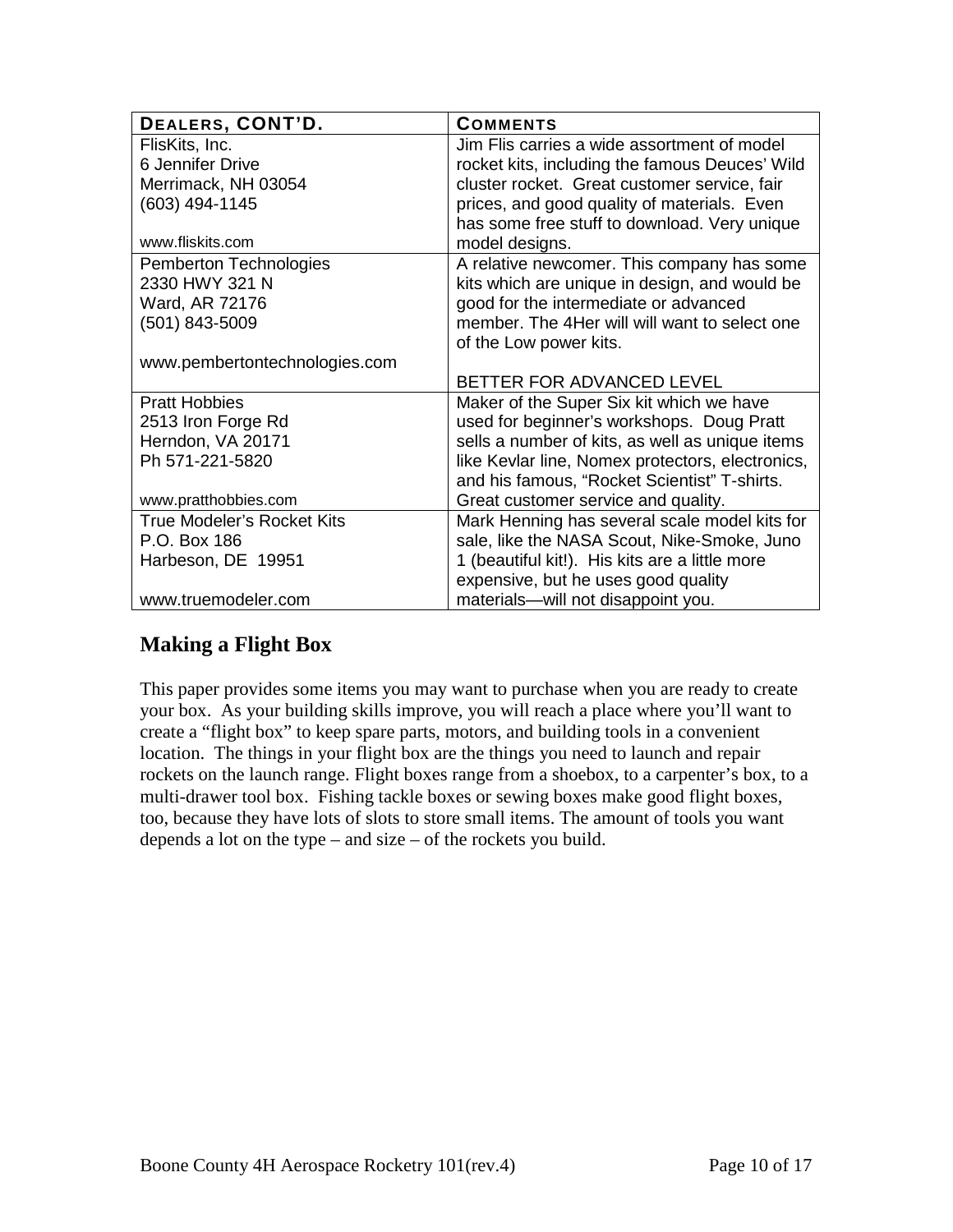#### **Recommended Flight Box Items**

| <b>Baby Powder</b>                            | Buy talcum powder, not corn starch powder. Put talc powder on plastic<br>parachutes before launch to make them open easily. A small bottle is about \$1,<br>and will last a couple of years in normal use.                                                                                                                            |
|-----------------------------------------------|---------------------------------------------------------------------------------------------------------------------------------------------------------------------------------------------------------------------------------------------------------------------------------------------------------------------------------------|
| <b>Bag of Wadding</b>                         | Get some blown cellulose insulation and put it in a small Zip-lock bag. A "cube"<br>of blown insulation can be purchased at a lumber center, and will last for years.<br>Or get a handful from your attic.                                                                                                                            |
| Extra Shock Cord                              | You may need an extra cord if your rocket separates in flight. You can buy<br>stretch nylon at Wal-Mart in the craft section. It costs about \$1 for 12 feet of<br>cord.                                                                                                                                                              |
| Snap Swivels                                  | Carry a package of snap swivels. Use them on the end of your parachute to make<br>it removable. Buy snap swivels in the fishing section of Wal-Mart for less than<br>\$1 a pack.                                                                                                                                                      |
| Cellophane Tape                               | A multi-purpose tool, friction fits motors in lightweight rockets, repairs tears in<br>plastic parachutes, etc. The glossy tape is usually better for rocketry purposes.                                                                                                                                                              |
| <b>Masking Tape</b>                           | Again, a multi-purpose tool for friction-fitting nose cones, rocket engines, etc.<br>You might even want to buy different widths, like 1/2 inch and 1 inch to carry in<br>your box.                                                                                                                                                   |
| Hobby Knife<br>(X-Acto Knife)                 | Cut tape, remove damaged areas, etc. Never go to the flight range without a<br>hobby knife!                                                                                                                                                                                                                                           |
| Extra Igniters                                | You never know when an igniter will fail. Estes sells extra igniters for \$4 a<br>package.                                                                                                                                                                                                                                            |
| Yellow Glue                                   | Keep a small bottle of yellow glue to re-attach paper or balsa fins. However, on<br>the flight range, cyanoacrylate glue (below) is faster and just as strong.                                                                                                                                                                        |
| Cyanoacrylate<br>(CA) Glue                    | Also called "super glue". Great for field repairs of damaged rockets. It bonds<br>almost instantly and is as strong as yellow glue. CA can be purchased in thick or<br>thin formulas. Thin is best for most rocketry applications. A small bottle is<br>sufficient for any flight box. (Wal-Mart sells a small bottle for about \$3). |
| Pen and Pencil(s)                             | A necessary tool we often overlook.                                                                                                                                                                                                                                                                                                   |
| Ruler                                         | A good steel ruler (available at office supply stores) is useful for marking straight<br>lines and making a straight edge when cutting a line with a hobby knife.                                                                                                                                                                     |
| Pliers                                        | Nothing else is as nice for pulling out hard-to-grasp friction fit motors than a good<br>pair of pliers. Don't cheat yourself—go buy a good pair. They will cost \$7-12,<br>but they have better teeth to get a good grip on motors, etc.                                                                                             |
| Screwdriver (long)                            | You won't use it as a screwdriver nearly as much as you will use it to push things<br>in (or out) of rocket body tubes. You could substitute a long dowel rod.                                                                                                                                                                        |
| Clothespins or<br><b>Alligator Clips</b>      | Clip them on the launch rod to hold up a rocket so it doesn't slide to the bottom of<br>the launcher. They also work as clamps when holding parts together.                                                                                                                                                                           |
| Silicone spray and<br>a small scouring<br>pad | Spray a little silicone on your launch rod, then scrub the rod with the scouring<br>pad. Wipe it with a piece of tissue or a rag, and you have a smooth launch rod.<br>Put silicone on rods before storage—prevents rust.                                                                                                             |
| Sandpaper                                     | A few small pieces of 150, 220 & 400 grit paper are handy to sand broken areas<br>before repair, sanding off rusty/dirty launch rods, & making tight things fit<br>together.                                                                                                                                                          |
| Chalk line powder                             | A squirt of chalk line powder or tempera paint flakes inside the rocket just before                                                                                                                                                                                                                                                   |
| or                                            | inserting the nose cone provides a visible "puff" when the nose is ejected from the                                                                                                                                                                                                                                                   |
| Tempera paint                                 | rocket. This greatly aids tracking and recovery. Use dark red, black, or                                                                                                                                                                                                                                                              |
| flakes                                        | fluorescent orange colors—they are more visible. Wipe the rocket after each flight                                                                                                                                                                                                                                                    |
|                                               | with soap/water to remove the dust, or it may become permanent. A neat trick is<br>to put the puff of chalk inside a square of flameproof wadding and fold over the                                                                                                                                                                   |
|                                               | corners. This keeps the chalk from going everywhere until it is out of the rocket.                                                                                                                                                                                                                                                    |
| Extra parachutes                              | If possible, buy an extra 12, 18, and 24 inch parachute at a hobby shop. Make                                                                                                                                                                                                                                                         |
|                                               | each parachute, fold, and place it in a small zip-lock baggie inside your box. This                                                                                                                                                                                                                                                   |
|                                               | will permit you to change parachutes if wind conditions change.                                                                                                                                                                                                                                                                       |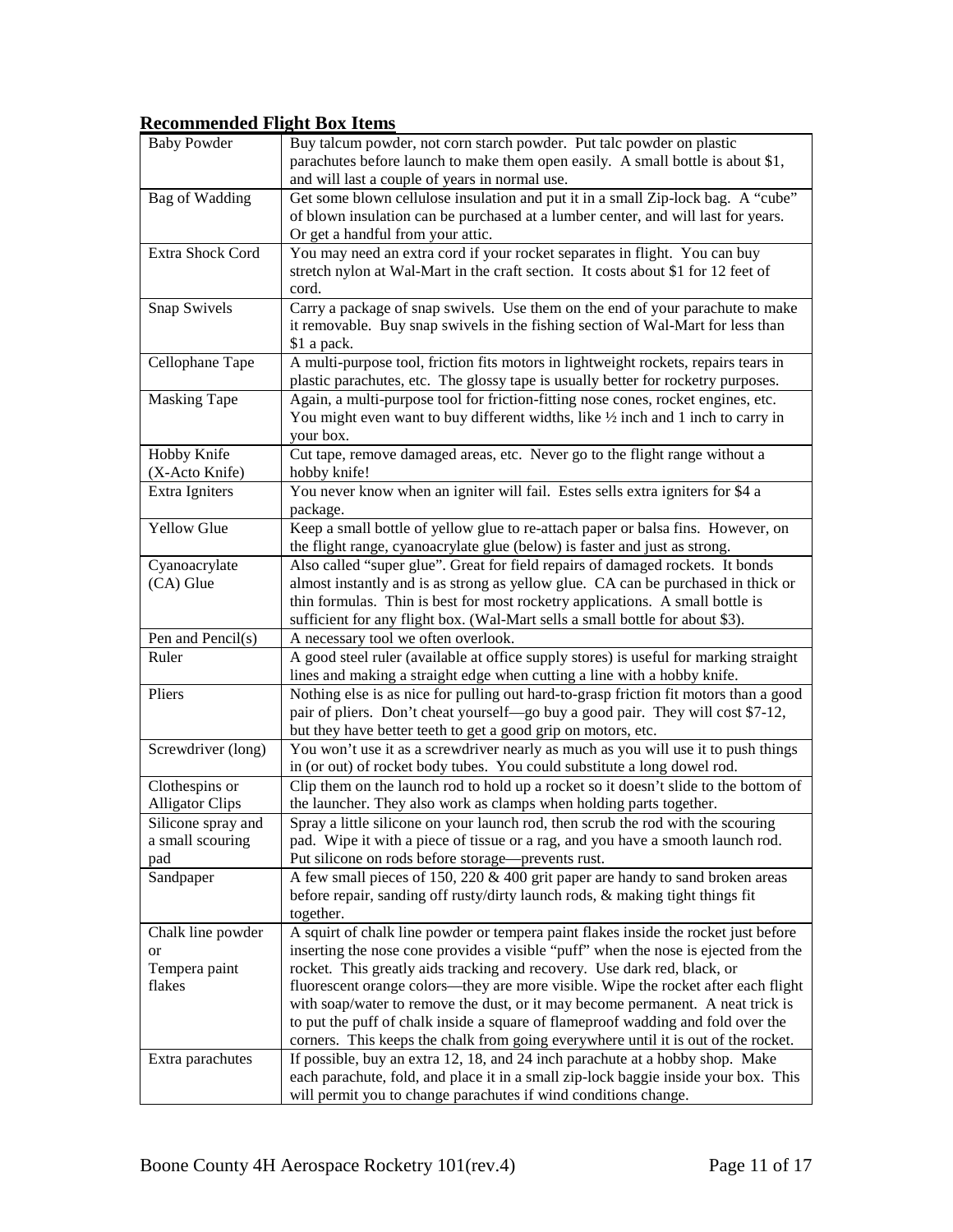### **Additional Information Sources**

If you were only permitted to have one book for rocketry, the book would be the Handbook of Model Rocketry by G. Harry Stine. It can be purchased online at Amazon.com, and probably by special order if you ask at a Barnes & Noble or Borders store. It is pricey at \$25 for a paperback, but a wealth of information and easy reading too. You might be able to get a used earlier edition copy at Amazon for a bit cheaper. The older editions are almost as good as the newest and still worth owning. Everybody in rocketry should own this book!

For additional information, get books from Apogee Components (*[www.apogeerockets.com](http://www.apogeerockets.com/)*). Tim Van Milligan's book, Model Rocket Design and Construction is very similar to the Handbook of Model Rocketry (and priced similar). The Apogee website has lots of good educational information and there is a free newsletter you can receive by registering online. Tim Van Milligan is also good at answering questions, and he likes to help young people in rocketry.

NASA's Jet Propulsion Laboratory web site (*[www2.jpl.nasa.gov](http://www.nasa.gov/)* ) has a wealth of information about space travel and astronomy. Their manual, *Basics of Space Flight,* is a great introduction to space, and some of the details involved in interplanetary missions (*[www2.jpl.nasa.gov/basics](http://www2.jpl.nasa.gov/basics/basics.pdf)* ). The manual can be read online or can be downloaded as a pdf file. Beware the pdf file is about 6 Mb though.

To exchange information and ask questions, the Rocketry Forum (*[www.rocketryforum.com](http://www.rocketryforum.com/)*) is a recommended site. Teenagers and adults both post information here. You can browse as a guest, but you need to register with the webmaster to add entries (it's free and fast). Several different forums are here, and the participants are nice (not true for all forums). Another online source of rocketry information is INFOcentral (*www.info-central.org*), a part of Rocketry Online (*[www.rocketryonline.com](http://www.rocketryonline.com/)*). INFOcentral has good information on numerous rocketry topics, including construction, design, and regulations. It also has information about larger (high powered) rockets that you can fly after you've turned 18 years of age.

Then of course, there is the National Association of Rocketry (NAR) website, *[www.nar.org](http://www.nar.org/)*.

## **Local (Non-4H) Rocket Clubs**

There are a few local rocket clubs organized and operated by adult hobbyists. As the saying goes, "the bigger the boys, the more expensive the toys" and if you attend one of these clubs' launches, you can be treated to seeing some rather large, high altitude, highpowered rockets being launched. The nearest Indiana NAR chapter is the Rocketeers of Central Indiana (ROCI). Their website is *[www.indyrockets.org](http://www.indyrockets.org/)* and if you look at their calendar page, you can see when they are having launch events. ROCI hosts launches at the AMA Aeromodeling Center near Muncie about once a month during warmer weather months. Kids under 18 are allowed to launch at these events for free.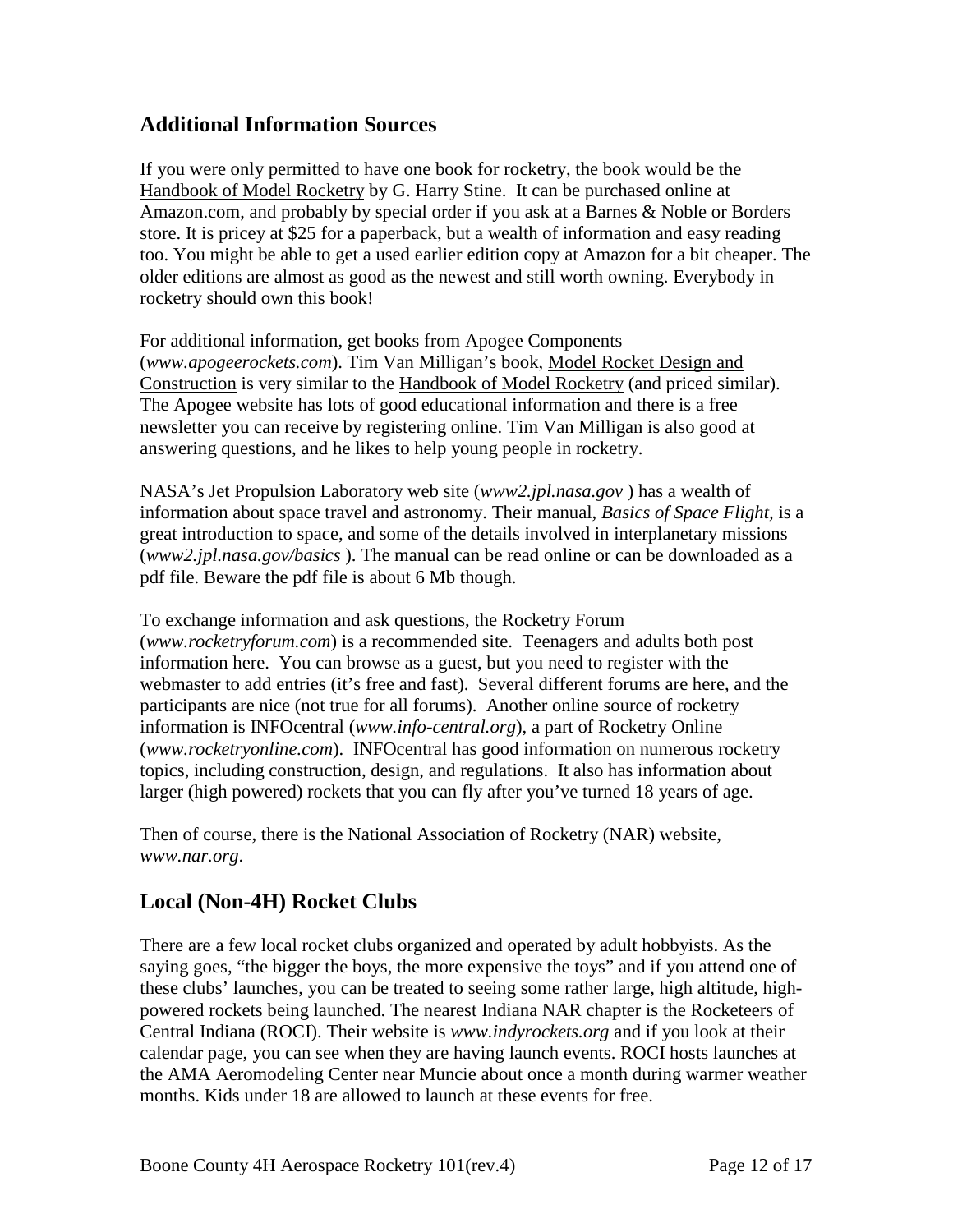### **Parts of a Rocket**

The drawing below shows the parts which must all be assembled properly for your rocket to have a good flight

- 1. **Body tube** This is the main body or "fuselage" of your rocket. All other components are attached to it.
- 2. **Motor** This is what powers your rocket in flight after it ignites
- 3. **Motor Mount (or Thrust Ring)** This is what keeps the motor stationary during flight. Without this, the motor would shoot up through the body tube without the rocket ever leaving the launch pad
- 4. **Fins** The fins are the balsa wood or plastic blades attached to the aft part of the body tube which allow your rocket to fly in a nearly straight trajectory
- 5. **Launch Lug** This is the small lightweight plastic tube attached to the outside of the body tube to guide the rocket up the launch rod
- 6. **Ejection Wadding** This is the loose flame proof material stuffed in the body tube between the motor and the recovery system. It is installed in the tube loosely enough that it is ejected along with the recovery system when the ejection charge blows from the top end of the motor. Without the wadding, the hot gas from the ejection charge could melt or burn the plastic streamer or chute, and the shock cord.
- 7. **Recovery System** This is the parachute or streamer which is attached to the shock cord. When it is ejected, it unfolds and causes enough drag so that the rocket drifts slowly and safely to the ground.
- 8. **Shock Cord** This is the elastic cord which attaches the recovery system and nose cone to the body tube so that all the pieces come down together.
- 9. **Nose Cone** This is the bullet-shaped tip of the rocket which must be removable so that the recovery system can deploy when the ejection charge blows
- 10. **Motor Tube** If the motor has a smaller diameter than the body tube, then the motor tube is glued in the aft end of the body tube to hold the motor. The motor tube will have a couple of **centering rings** which hold it in place inside the body tube. If the motor diameter is just a little smaller than the body tube diameter, it may be held snug in place by "friction fit" without using a motor tube.

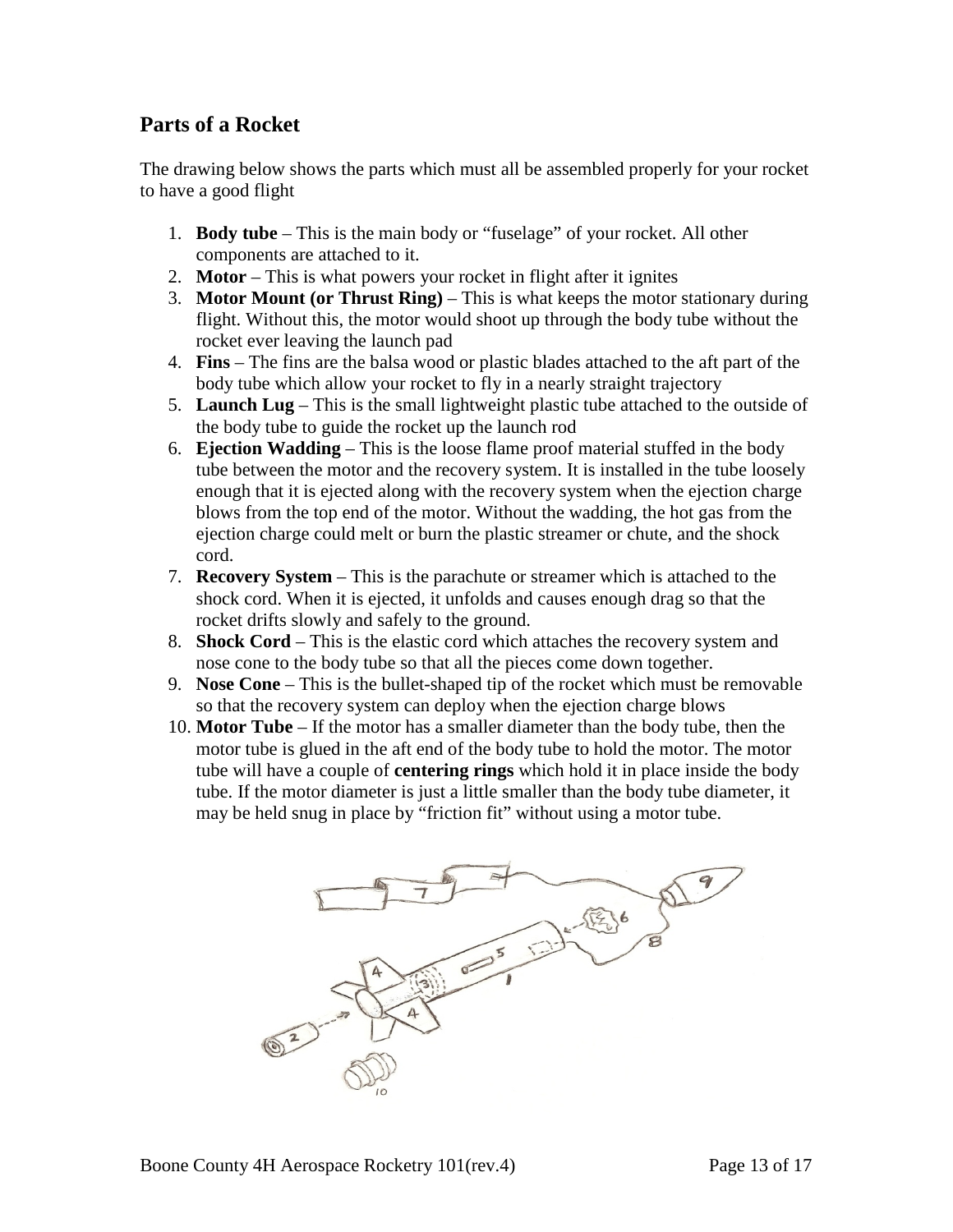## **Phases of Flight**

The diagram below illustrates the phases of flight for a successful rocket launch.

- 1. Launch The rocket motor is ignited to begin to lift the rocket from the launch pad.
- 2. Powered Flight The rocket is propelled upwards by the thrust of the burning rocket motor.
- 3. Burnout This is the point when the motor fuel is all used up so the motor stops burning.
- 4. Coasting Flight After burnout, the rocket continues traveling upwards, due to the velocity that was imparted on the rocket by the motor during powered flight. However since the motor is no longer burning, the negative acceleration due to the Earth's gravity is now beginning to slow down the rate of climb of the rocket.
- 5. Peak Altitude The negative acceleration due to gravity has finally caused the rocket to stop moving upwards. At this instant in time, its velocity is zero. Hopefully the recovery system deploys very close to the peak altitude.
- 6. Descent The parachute or streamer should be deployed. The extra drag caused by the recovery system causes the rocket to drift slowly to the ground. If the recovery system does not deploy properly, the rocket could reach the same speed coming down as it attained on its way up.
- 7. Landing It is best to just let the rocket land on the ground. You can hurt yourself or damage the rocket too easily if you try to catch it in the air.

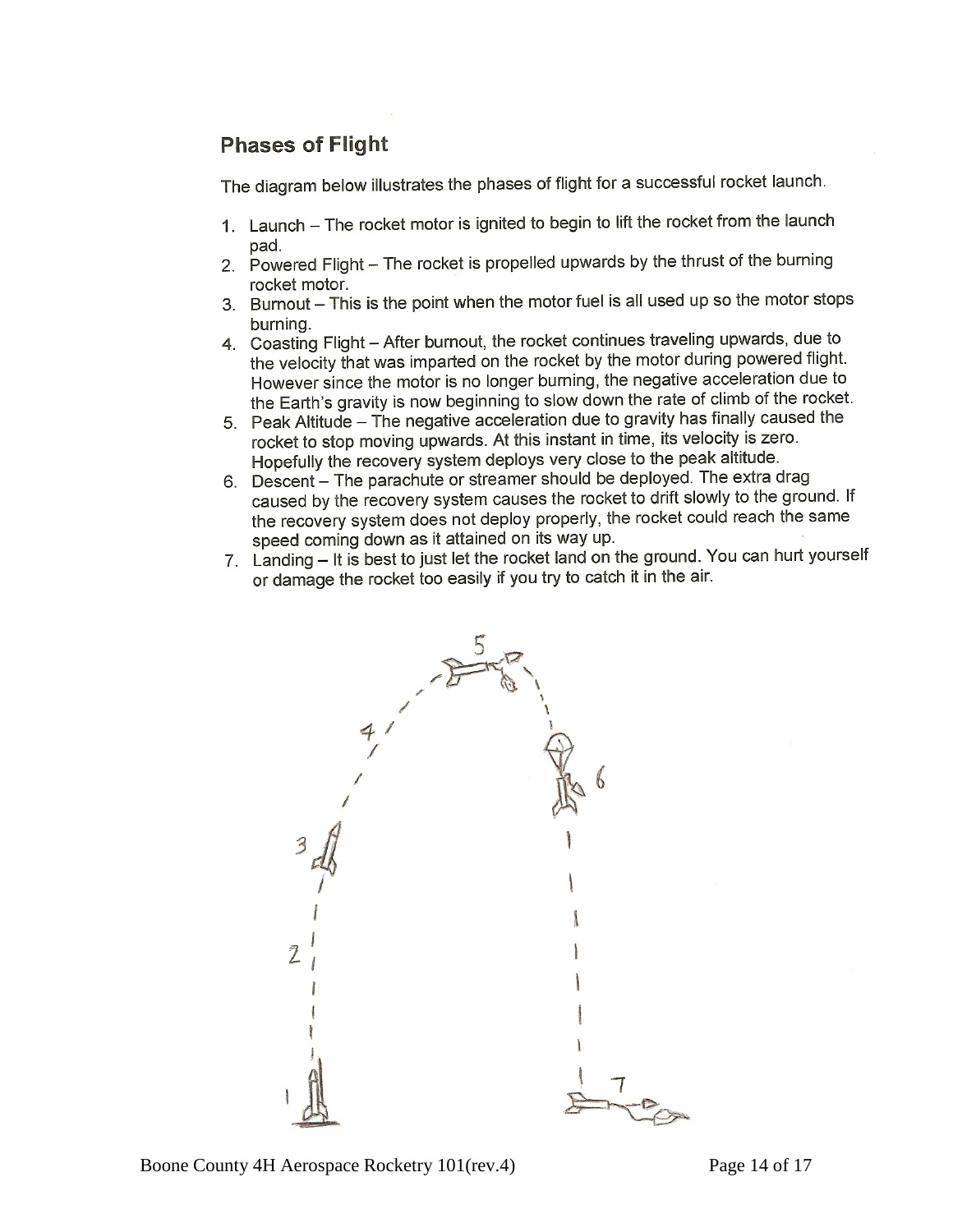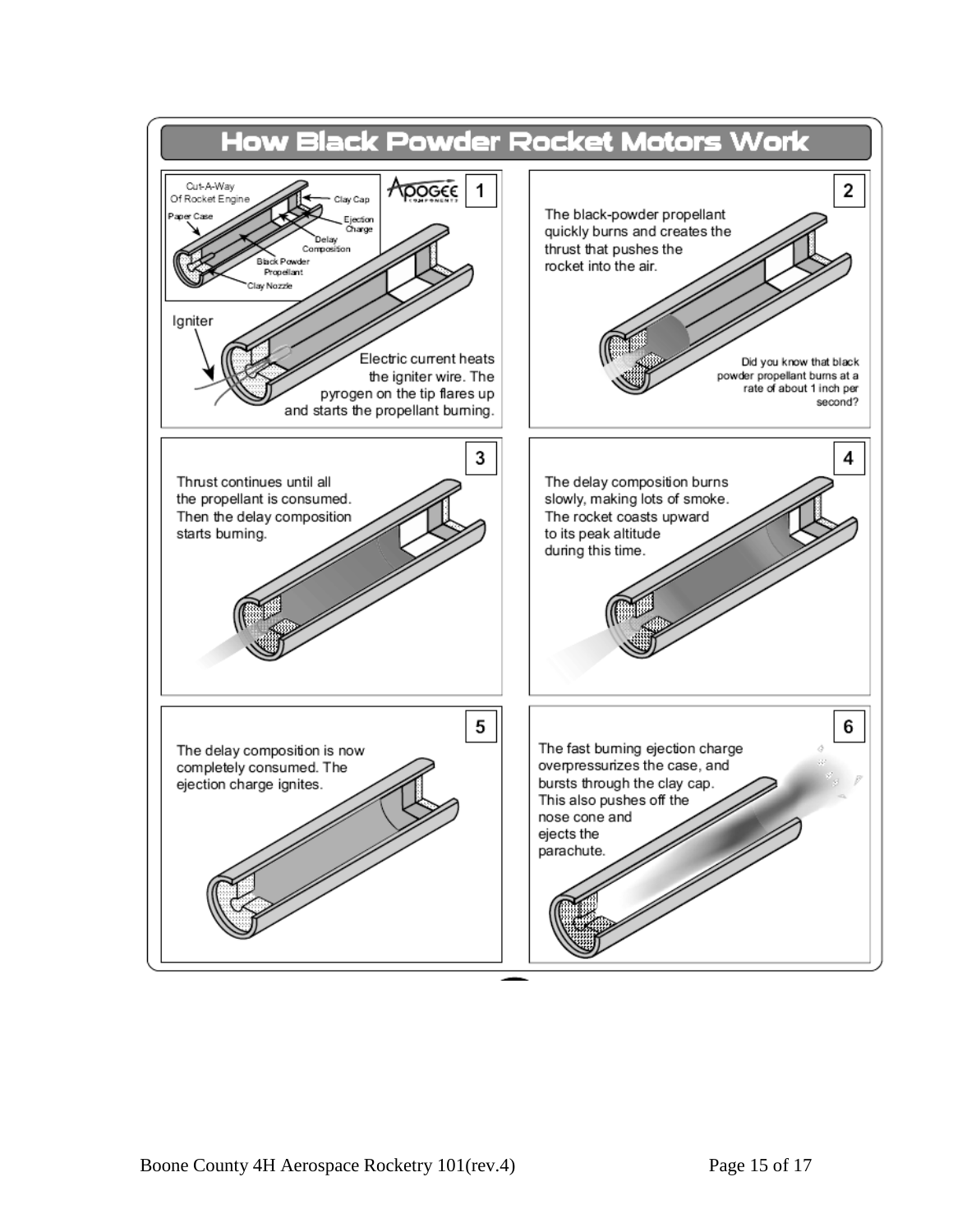### **Rocket Motors – What Do the Numbers & Letters Mean?**

One of the first things that people notice when looking at a rocket motor is the large strangely printed numbers and letters on the side : A8-3, B6-4, C6-3, or something similar. Why are these numbers here? Do they matter to me?

The simple answer is: yes, they do matter. To have a successful rocket flight, you must pick a rocket motor that is matched to the rocket you will be flying. So, you need to learn to read the numbers and letters (the "motor code") and decipher their meaning. Fortunately, these numbers are easy to understand (by design).

### A8-3 B6-4 C6-7 D12-0

All the motors above are different, but they all use the same numbering system. In all of them, the letter tells the total impulse range (total thrust) of the motor. *In general, as you move up the alphabet, each letter has roughly twice the total impulse of the letter below*. In other words, a "B" has twice the total impulse of an "A"; conversely, the "B" has only half the total impulse of a "C" motor. Since each letter doubles, a "D" motor has 4 times the total impulse of a "B" motor and eight times the total impulse of an "A" motor. Now, we need to clarify that "twice the total impulse" does not equal "twice as high in the sky". More impulse will usually make the rocket travel faster, but faster rockets have more drag as they move faster through the air. Practical experience says that "twice the impulse" equates to about 1.5 to 1.7 times more altitude. A typical rocket that reaches 250 feet with an "A" motor will achieve about 400 feet with a "B" motor and 600 feet with a "C" motor. But the bottom line is:

letters higher in the alphabet = more total impulse = more altitude = more cost

Total impulse is measured in Newton-seconds (N-s) of thrust. An "A" motor gives up to 2.5 N-s; a "B" motor up to 5 N-s, and so on—each letter doubling the one below. You get the Newton-seconds of impulse when you multiply the average thrust (in Newtons) by the fuel burn time (in seconds). Average thrust (Newtons) x fuel burn time (sec)  $=$ Total impulse (N-s).

The first number in the motor code (before the dash) provides the average thrust of the motor (in Newtons). The average thrust number can tell you how quickly the motor delivers its total impulse. For example:

# E9-7 E15-7 E30-7

All of these motors have the same total impulse. They are all "E" motors, which is to say they could all have up to 40 N-s of total impulse. However, because the average thrust number is different for each of them, they will each burn fuel for a different amount of time. Also, the motor which burns longest of the three shown above will deliver the least amount of thrust.